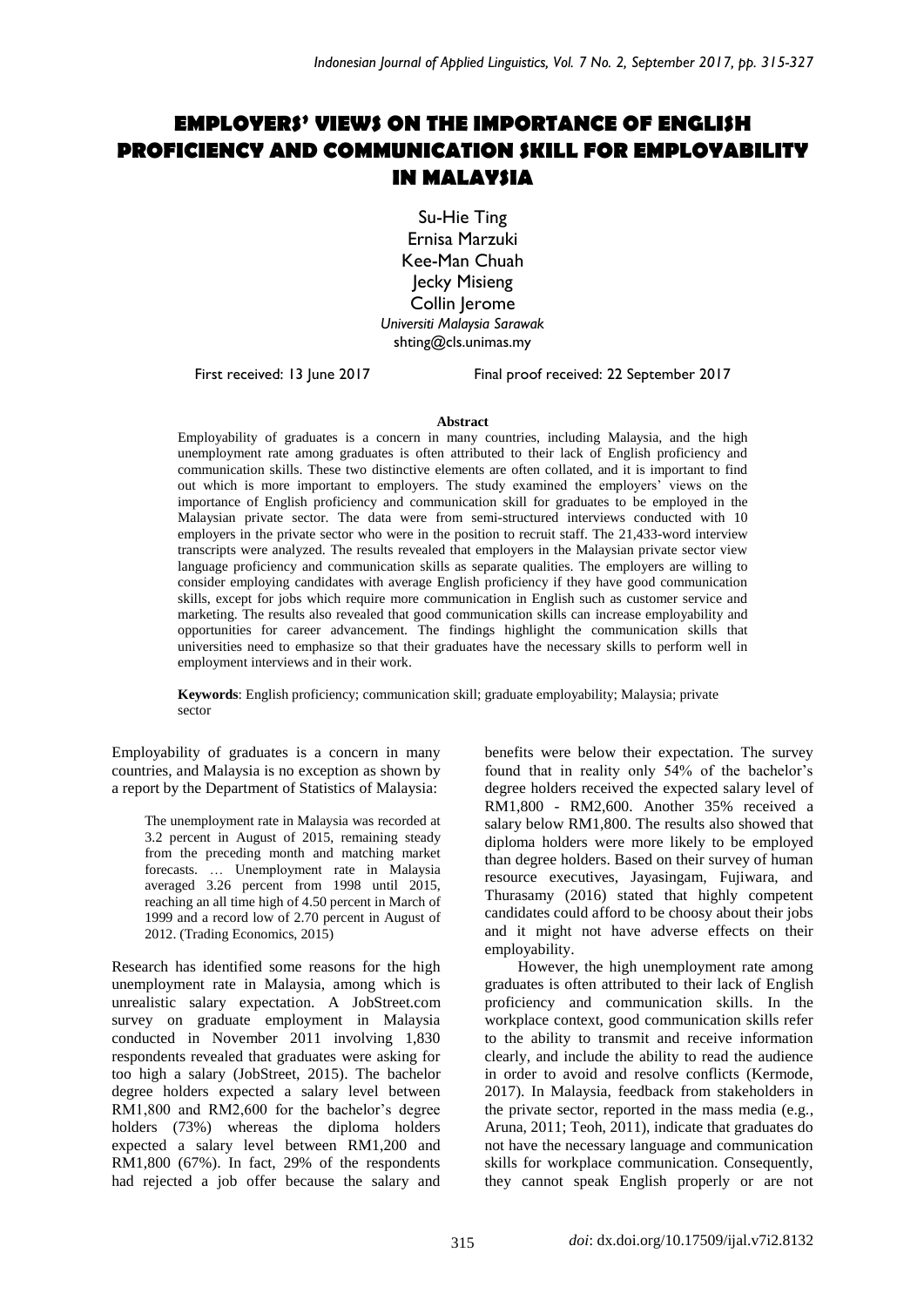confident when making oral presentations (Yasin, Shaupil, Mukhtar, Ab Ghani, & Rashid, 2010). A study by Singh and Singh (2008) in the Klang Valley showed that graduates and employers concur on the importance of English proficiency and communicative ability for graduate employability. The rankings of importance are as follows: 1) adaptability skills, 2) interpersonal and teamwork skills, 3) time management skills, 4) English language proficiency, 5) information communication technology skills, 6) leadership skills, and 7) communication skills. In fact, employers in the private sector would rather employ graduates from transnational private universities because of their better command of English although graduates from Malaysian public universities are familiar with local conditions, diligent, and have lower salary expectations (Cheong, Hill, Fernandez-Chung, & Leong, 2016). Malaysian university students are aware that poor language proficiency can hamper communicative ability, but do not agree that a good mastery of English would automatically imbue one with the ability to speak with confidence and converse in an interactive and knowledgeable (Marzuki, Ting, Jerome, Chuah, & Misieng, 2013).

From the mass media reports and research papers on graduate unemployability, it is clear that it is important for graduates to have good communication skills and English proficiency to get employed. These two skills are often mentioned together as if they are one element but some researchers like Singh and Singh (2008) view them as separate elements. In this paper, we show that the employers' views of communication skills and language proficiency concur with the literature on the two being related but distinctive elements, and they hold different values depending on type of job and company.

The study examined the employers' views on the importance of English proficiency and communication skill for graduates to be employed in the Malaysian private sector. The specific aspects studied were: (1) the importance of communication skills in the private sector; (2) the importance of English proficiency in the private sector; and (3) the relative importance of communication skills and English proficiency. The communication skill referred to in this paper is oral communication skill, and the focus is on English proficiency.

In the rest of this paper, the related literature on how English proficiency and communication skill relate to employability is reviewed before the theoretical framework of the study is explained. Next, the methodology and results are described. The results are discussed in relation to the literature and conclusions are drawn.

### **LITERATURE REVIEW**

In recent years, institutions of higher education have begun to focus on employability but this does not have a well-defined scope for the industry, academics, government agencies and students. Employability encompasses skills and attributes that enable fresh graduates to secure jobs and those who are already employed to maintain or advance in their career. "This involves possessing particular knowledge, skills and attitudes with an ability to deploy them and market them to employers" (Lowden, Hall, Elliot, & Lewin, 2011, p. 6). Finch, Hamilton, Baldwin, and Zehner's (2013) study in Canada found that when employers hired new graduates, they place the highest importance on softskills and the lowest importance on academic reputation, the other categories being problemsolving skills, functional skills, pre-graduation skills and academic reputation.

Among the soft skills, communication skill has received more attention in the context of employability. Core communication skills are identified as "inter-alia, making presentations, taking part in technical discourse, confidently explaining and justifying actions, processes and decisions to co-workers and line-managers and communicating effectively across a multi-cultural/ multi-national workforce" by employers in the Gulf States (Thomas, Piquette, & McMaster, 2016, p. 2). A survey by National Association of Colleges on 219 employers in the United States showed that communication skill was the most sought-after skill in graduates and yet it was the skill that is most lacking in fresh graduates (DuPre & Williams, 2011). The US graduates in this survey were aware that good communication skill is among the top five skills wanted by their future employers. Robles (2012) confirms that communication skill is among the top 10 soft skills perceived as the most important by business executives in the United States, comprising integrity, communication, courtesy, responsibility, social skills, positive attitude, professionalism, flexibility, teamwork, and work ethic. Similar findings were obtained in Australia, where employers were of the view that many graduates were lacking in generic skills including communicative abilities despite possessing excellent academic results (Crebert, Bates, Bell, Patrick, & Cragnolini, 2004). In Thailand, Pattanaoichet and Chinokul (2011) found that most future employers in the public relations sector did not recruit local university graduates because of their lack of confidence to communicate in English. Communication skills are also important in the engineering profession in Australia. "Given that communication is ranked as one of the prime characteristics required by employers in the engineering industry, EQ [emotional intelligence] has an important role to play in strengthening communication skills when certain EQ elements are enhanced in the student" (Riemer, 2002, p. 98). However, there are some exceptions to these findings. Employers in Kuwait valued knowledge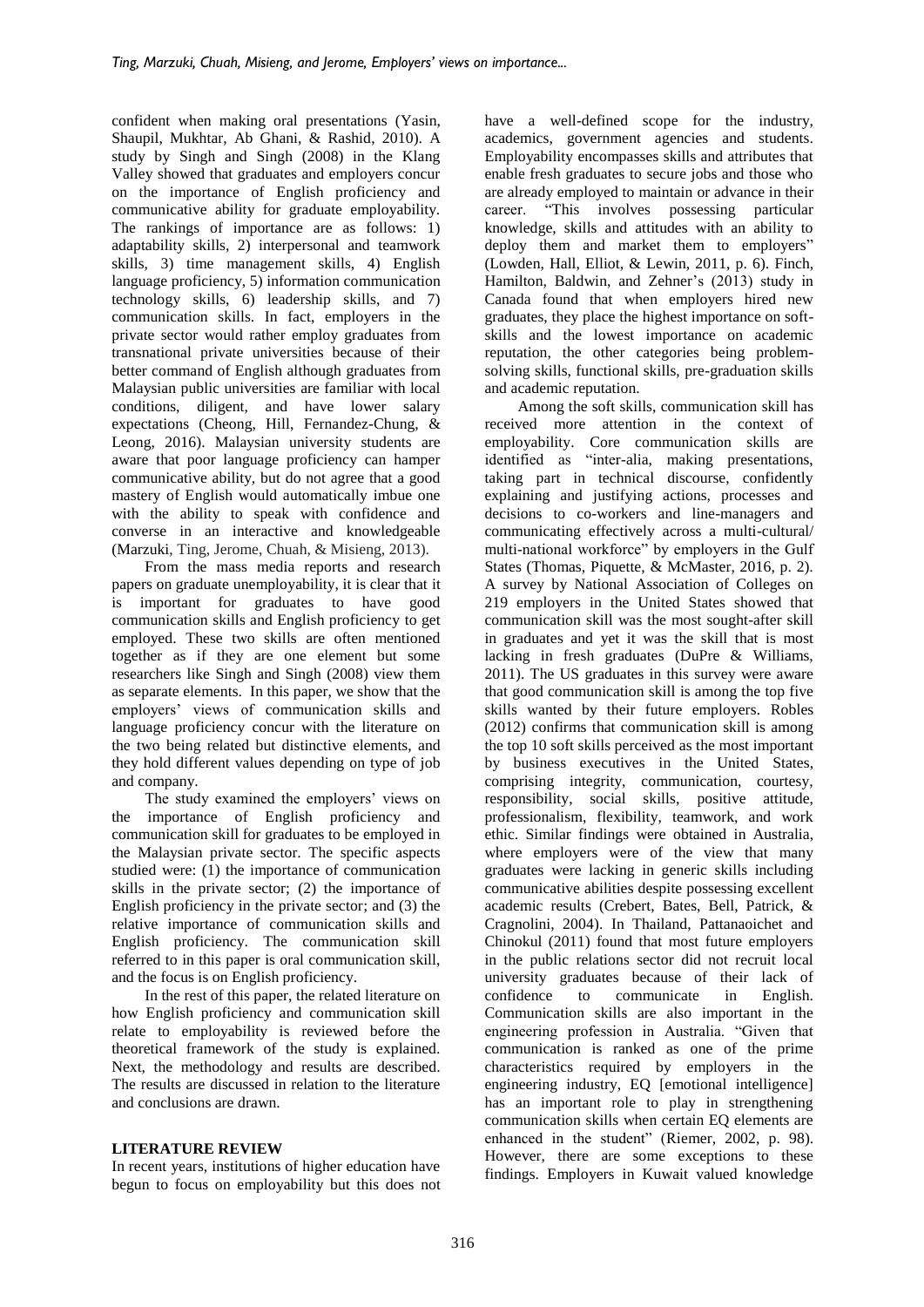more than soft skills for business graduates (Abdulla, Naser, & Saeid, 2014). Among the soft skills, computing and numerical skills topped the list, and oral communication skill ranked 7 out of 9. Other than Abdulla et al. (2014), other studies have shown the primary importance of communication skill to graduate employability.

Past research studies have also pointed to the value of good language proficiency to employees, particularly English. English is the lingua franca of the commercial sphere with more businesses going global. Since interviews are mostly conducted in English, employers often form judgements of the interviewees' ability based on their ability to speak English (Pandey & Pandey, 2014). Pandey and Pandey (2014) stated that an employee with brilliant ideas and poor English will stay at the bottom of the management ladder. In view of this, Pooja (2013) asserts that the lecturers teaching English have the responsibility "to build real competencies to bridge the gap between corporate needs and institutional offerings" (p. 351). However, Canning (2009) believes that academics should not promote the view that modern language degrees would enable graduates to develop competence in two or more languages and hence increase their chances of employability. Although Pandey and Pandey (2014) and Pooja (2013) were both writing about the importance of English for employability in India, the situations described are similar in Malaysia as both countries were previously under British rule before their independence. Using the Australian Graduate Survey data from 2010 to 2012, Poon's (2016) analysis revealed that English proficiency has a statistically significant impact on employment outcomes and patterns for the 1,258 real estate and 9,206 built environment graduates. Degree levels affect employment patterns of real estate graduates whereas age and gender affected those of built environment graduates. Poon (2016) reported that the employment rates for real estate and built environment graduates who did not speak English at home were low, 11.00 and 16.08 percent respectively. This group of Australian permanent residents is likely to be from families with immigrant backgrounds, and English proficiency affected their chances of securing employment. In the United States, English language proficiency affects earnings of immigrants (Fleisher, Li, & Li, 2015). English proficiency may not be an issue for native speakers of English but for non-native speakers of English, English proficiency is an advantage for securing employment and career advancement.

# **Theoretical framework of the study**

As language proficiency and communication skill are often mentioned together in relation to graduate employability in the Malaysian setting whether in mass media reports (Aruna, 2011; Teoh, 2011) or

research publications (Marzuki et al., 2013; Singh & Singh, 2008; Yasin et al., 2010), the relationship between these two constructs form the theoretical framework of the study. This section reviews the literature on the definition of these constructs from two different disciples, language teaching and communication, to reach a better understanding of the relationship between language proficiency and communication skill.

Language proficiency is the goal of language teaching. Put generally, the goal of language teaching is to enable language learners to take part in the "normal give-and-take of target language conversation" (Lowe, 1983, p. 238). Lowe's (1983) definition focuses on oral proficiency, which is also the focal point of ACTFL (American Council on the Teaching of Foreign Languages)/ETS (English Language Testing Service) Proficiency Guidelines. ACTFL/ETS is a "proficiency-oriented curriculum" (Kramsch, 1986, p. 366) which is very influential in the United States and Great Britain respectively (van Lier, 1989).

The proficiency-oriented curriculum is underpinned by three beliefs on the nature and purpose of language learning, which are: (1) learning a language is learning how to use it, (2) "language is bound to its situational context and to what [the topic or content] is being communicated in that context", and (3) grammatical accuracy is of paramount importance in developing language proficiency (Kramsch, 1986, p. 366). With attention to the function, content, and accuracy in language teaching, then language learners can increase their communicative ability, which is defined as the "ability to function effectively in the language in real-life contexts" (Byrnes, 1984, p. 12).

The ability to use English effectively in the Malaysian setting varies because English is a foreign language to some as it does not have much recognized functions in their daily lives (Richards, Platt, & Weber, 1985) and a second language to others because they use them for a range of functions on a daily basis. Nevertheless, within the situational context in which they need to use English, they should be able to function effectively in it. Kramsch (1986) states that the Proficiency Guidelines "implicitly maintain that successful communication will take place if the learners have the required proficiency, i.e., if they know how to put their point across appropriately, precisely, and correctly, and with the required degree of fluency" (p. 370). In other words, better proficiency leads to better communication.

However, critics of the proficiency-oriented curriculum question whether or not language learners are able to function effectively in it. Kramsch (1986) argues that learners who are the products of the proficiency-oriented curriculum may not have interactional competency, not because of the lack of proficiency but because of the lack of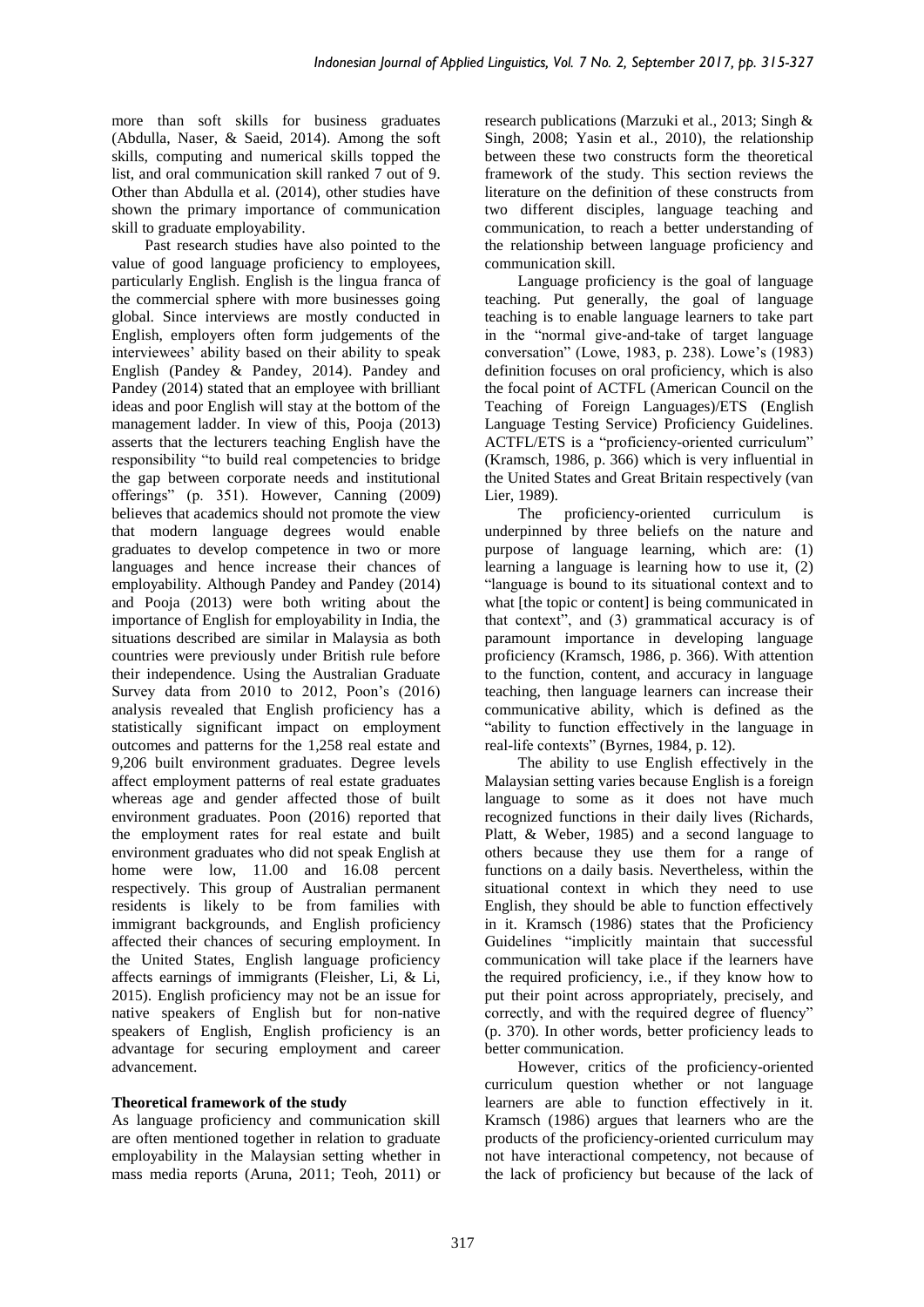shared realities, for example, "expectations, assumptions, and general representations of the world" (p. 368). This is because learners learn languages to use it for various functions (explained earlier in the three beliefs on the nature and purpose of language learning), and the uses to which a language is put to usually involves interactions with other people. Seldom is a language learnt merely for self-expression without an audience, which is why Kramsch (1986, p. 370) emphasizes the importance of interactional competence.

The notion of an audience is also found in the Proficiency Guidelines' definition of what successful communication is (speakers know how to put their point across appropriately, precisely, and correctly, and with the required degree of fluency). However, the point cannot be conveyed if the listeners (or readers) do not understand the message because of a different reality or understanding of the world. The speaker's accuracy and fluency in the language cannot surmount the comprehension barrier caused by the lack of shared realities.

Kramsch (1986) also questioned the accuracyfocus of the proficiency-oriented curriculum and stated that grammatical inaccuracies do not impede communication as much as errors at a discourse level (e.g., not knowing patterns of directness or politeness, and thereby causing insult or offence). In Kramsch's (1986) view, the Proficiency Guidelines deals with discourse aptitude at a textual level (e.g., use of cohesive devices) but neglects discourse coherence, which includes "entering temporarily someone else's frame of reference and following the cultural logic of their conversation" (p. 370). This discourse coherence is made possible when the speaker and listener have shared realities which make comprehension possible. In short, the critics of the proficiency-oriented curriculum claim that proficiency in the target language does not automatically bring about interactional competence, which is good communication skill to laypersons.

From proficiency, we move on to communication skill. Communication takes place when information, ideas, attitudes, or emotion are transmitted from one person or group to another via symbols (Theodorson & Theodorson, 1969). Using the information theory, Shannon and Weaver (1949) proposed a communication model which built upon Aristotle's early model of communication that explains how a message encoded by a speaker is transmitted to the listener. Shannon and Weaver introduced the elements of transmitter and receiver for sending and receiving the message respectively (like the case of a radio transmission), and also the element of noise (e.g., static) which may interfere with the transmission of the message. The model of communication that is more relevant to our investigation of the relationship between language proficiency and communication skill is that developed by Schramm (1954) who studied

communication as an independent discipline (Croft, 2004).

Schramm (1954) highlights the importance of interpersonal communication in his model of communication. He introduced the idea of the fields of experience, that is, the sender of the message encodes the message based on the sender's field of experience and the receiver of the message decodes it based on the receiver's field of experience. If they do not share the fields of experience, then a communication breakdown may occur. The more overlap there is between the two fields of experience, the better the communication. For example, sixth graders would not understand a neurophysiology lecture because they do not have the background knowledge of chemistry and biology, much less the specialised knowledge of biochemical processes in the nervous system (Croft, 2004). For a start, Croft (2004) said that the sixth grader audience would lack the vocabulary to make sense of the neurophysiology lecture.

Later Schramm (1954) brought in the idea of feedback, which transforms the notion of the linear transmission of messages to a continuous process of messages and feedback. Figure 1 shows the interaction between the sender and receiver in Schramm's model of communication.

With the definitions of proficiency and communication established based on the language teaching and communication disciplines, it is time to examine the relationship between these two constructs. Schramm's (1954) idea of shared fields of experiences between the sender and receiver has some semblance to the element of shared realities highlighted by Kramsch (1986) in her critique of the proficiency-oriented understanding of language proficiency. Both refer to the necessity for the sender and receiver of the message to have some common background knowledge for the message to be successfully communicated. Thus, an essential element of good communication is shared realities (in Kramsch's words) or shared fields of experiences (in Schramm's words).

However, shared knowledge is not the only element necessary for successful communication because the message is encoded in a language. The sender and receiver of the message need to share knowledge of the language. This is where proficiency in the language becomes relevant, and poor proficiency on the part of either the sender or receiver can interfere with the communication. On the basis of this reasoning, therefore communication can be presumed to take place when there is shared knowledge of the content and the language, but successful interpersonal communication also requires interactional competency which includes interactional skills (e.g., taking turns, holding and yield the floor, introducing and building topics) and discourse aptitude (see Byrnes, 1984, as cited in Kramsch, 1986, p. 370).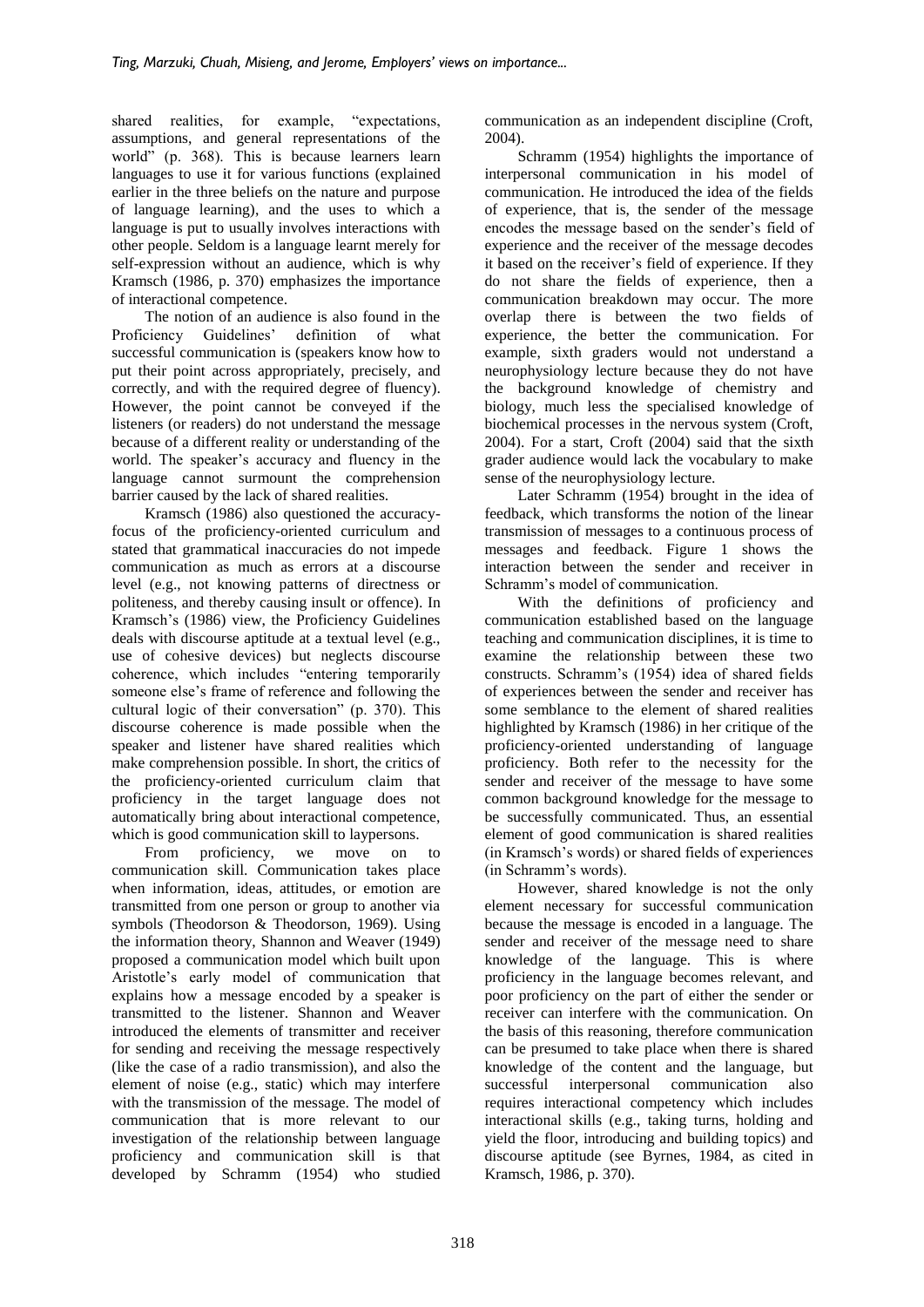Researchers like Byrnes (1984) are of the view that interactional skills can only be taught to proficient learners. This line of argument leads to the conclusion that language proficiency is essential to develop good communication skill but it begs the question of who is considered proficient speakers, and this also depends on the situational contexts in which the language is used and the functions of the communication (refer to the three beliefs underpinning the proficiency-oriented curriculum as explained by Kramsch, 1986). A good mastery of

the language means that the speaker has the means to articulate their shared fields of experience to the listener but we posit that so long as language proficiency does not fall below a certain threshold level, it is possible for speakers to learn good communication skills and develop interactional competency – and the threshold level depends on the situational contexts in which the language is used and the functions of the communication. The process is depicted in Figure 1. process is depicted in Figure 1.



Figure 1. Schramm's (1954) model of communication (Source: http://www.eng.fju.edu.tw/cai/lectures/schramm.files/slide0006\_image008.gif)

### **METHOD**

#### *Participants*

The data for this paper were from semi-structured interviews conducted with 10 employers in the private sector who were in the position to recruit staff. The companies were an animation company, a bank, a pharmaceutical company, a telecommunication company, a mobile app development company, an oil and gas company, a construction company, and three insurance companies. Table 1 shows the position of the employers and the nature of business of the company. Further details on the background of the employers and nature of business cannot be

Table 1. Position of employers interviewed

provided to preserve the anonymity of the participants and the company.

#### *Data collection and analysis*

The second and third researchers made appointments to meet the employers in their office for the interviews. Attempts had been made to seek consent from other employers for the interviews using official and informal means but many requests were turned down. Therefore, these interview data are valuable and contain insights which reveal how stakeholders view two much-highlighted qualities of university graduates seeking employment: language proficiency, and communication skill.

| Pseudonym used  | Position of employer in the company                                  | Nature of business of the company |  |
|-----------------|----------------------------------------------------------------------|-----------------------------------|--|
| in the paper    |                                                                      |                                   |  |
| P1              | <b>Chief Executive Office</b>                                        | Animation company                 |  |
| P <sub>2</sub>  | Human Capital Business Relationship Executive                        | Multinational bank                |  |
| P <sub>3</sub>  | Senior General Manager of Sales and Marketing Division               | Pharmaceutical firm               |  |
| P4              | <b>Chief Marketing Officer</b>                                       | Malaysian insurance firm          |  |
| P5              | Asia-Pacific insurance firm<br><b>Talent and Development Manager</b> |                                   |  |
| P6              | Chief Human Capital Officer<br>Telecommunications firm               |                                   |  |
| P7              | <b>Chief Investment Officer</b><br>Multinational insurance firm      |                                   |  |
| P <sub>8</sub>  | <b>Chief Executive Officer</b>                                       | Oil and gas company               |  |
| P <sub>9</sub>  | Chief Executive Officer                                              | Mobile app development company    |  |
| P <sub>10</sub> | Human Resource Senior Executive                                      | Construction company              |  |

The interviews were conducted in English, and all except one were audio-taped. The main questions asked during the interview were:

1. Are communication skills and language proficiency the same or different to you?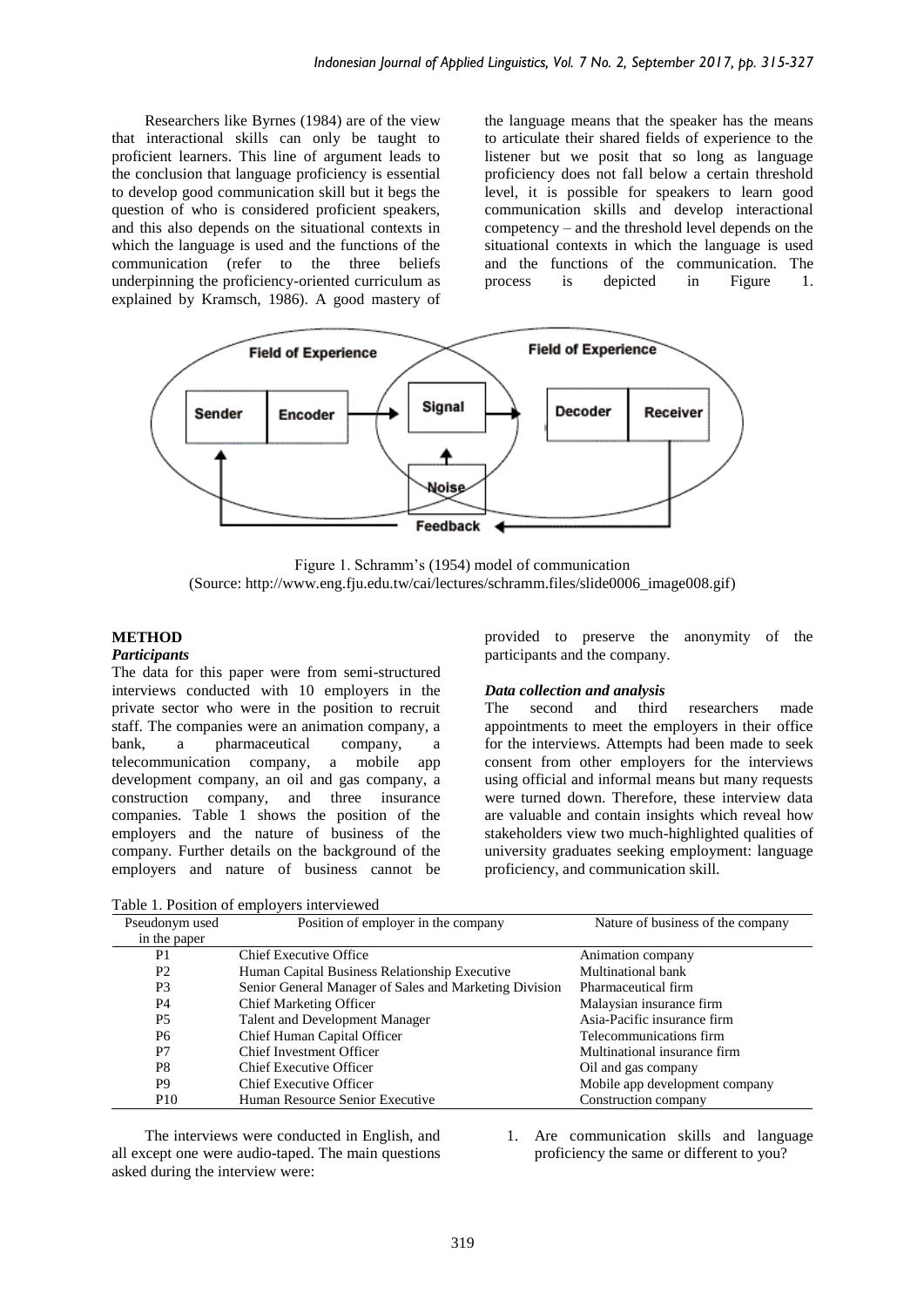- 2. How important are communication skills and language proficiency in your company?
- 3. What should universities do to prepare their graduates for the workplace?

The interviews, totaling 291 minutes, were transcribed for analysis. The 21,433-word interview transcripts were read and reread to capture emerging themes. In the initial readings, coding was not done but in the later readings, when the patterns had emerged, the interview transcripts were coded for these main themes: language proficiency, communication skills, and other qualities. Sometimes the employers used different terms to refer to the same themes and some of these were missed in the initial coding. For example, some referred to employees with good proficiency in English as having "fluency" or "bombastic English", and being able to "speak English very well". On the contrary, poor proficiency in English is referred to as "simple and basic English" and "broken English". During the analysis, it also became evident that the importance of English proficiency and communication skill need to be analyzed separately for recruitment and career advancement because the employers differentiated between these two stages of their employees' career. Efforts were made to ensure that the researchers' views do not constrain the data analysis by rereading the interview transcript and referring to the Malaysian private sector context on which the employers were basing their comments.

In this paper, excerpts are taken from the interview transcripts to illustrate the results. The excerpts were minimally edited for grammaticality to ease reading but the nature of spoken language has been mostly retained (e.g., repetitions, incomplete sentences). The sources of the information are marked as P1, P2 to P10 (refer to Table 1 for the position of the employer and the company).

# **FINDINGS**

In the first and second parts of the results, the focus is on why communication skills and English proficiency are important in the private sector respectively. The results are presented from the perspective of employers who have the authority to recruit new employees for their organizations. In the third part of the results, the employers' views on the importance of one or both of these qualities (communication skills and English proficiency) are presented.

### *Importance of communication skills in the private sector*

The results presented in this section show that the 10 employers put good communication skills as a priority when they recruit new employees, but they have different perspectives on what good communication skills are and reasons for its importance. At the basic level, good communication skill is the ability to make oneself understood (P4), to understand others (P6), to converse and mingle in a group (P3). However, good communicative skills went beyond ability to interact with others. P5 stated that he wanted to recruit employees who were able to communicate with people of all levels, able to convince, influence and motivate others. Versatility in communication is important because workplace interactions are with colleagues from different levels and departments and clients from different sectors. To P7, the Chief Investment Officer of a multinational insurance firm, good communicative skills include the ability to be convincing even when they were unsure about something:

#### Excerpt 1

If you do a presentation, suddenly a spontaneous question is asked and it's something that you don't know. So you must know how to play with the issue. In fact, if you can't convince them, confuse them so that it is okay. You must have certain skills to communicate and to make sure that you manage to defend yourself well at that time. (P7)

P10, the human resource senior executive of a construction company, asked candidates to make a short presentation during interviews to assess their communication skill, and he felt that overseas graduates are usually more confident and convincing. P2 even said that good communication skills include the ability to read the body language of customers and the employer.

Based on the interview data, the employers interviewed in this study had high expectations when they assessed the communication skills of applicants for vacant positions in their organization. For applicants who are not fresh graduates, one employer (P3) said that those know their job well can usually communicate better. They can project their passion in their job, exude confidence in themselves and demonstrate their creativity in handling their work. P6 said that he could overlook poor proficiency in English and employ candidates who conversed with confidence at the job interview and convinced him that they knew their stuff. Therefore, it can be concluded that subject matter knowledge can job applicants more convincing when they are on par with one another in versatility and interactive ability.

However, a number of employers made exceptions to the priority they set on good communication skill, but for positions involving technical work, as explained in P6 in Excerpt 2:

Excerpt 2

It depends on the job. There are some jobs that are very technical. And the one that come for the interview are very nerdy, do not know how to deal or talk to people, they only know how to talk to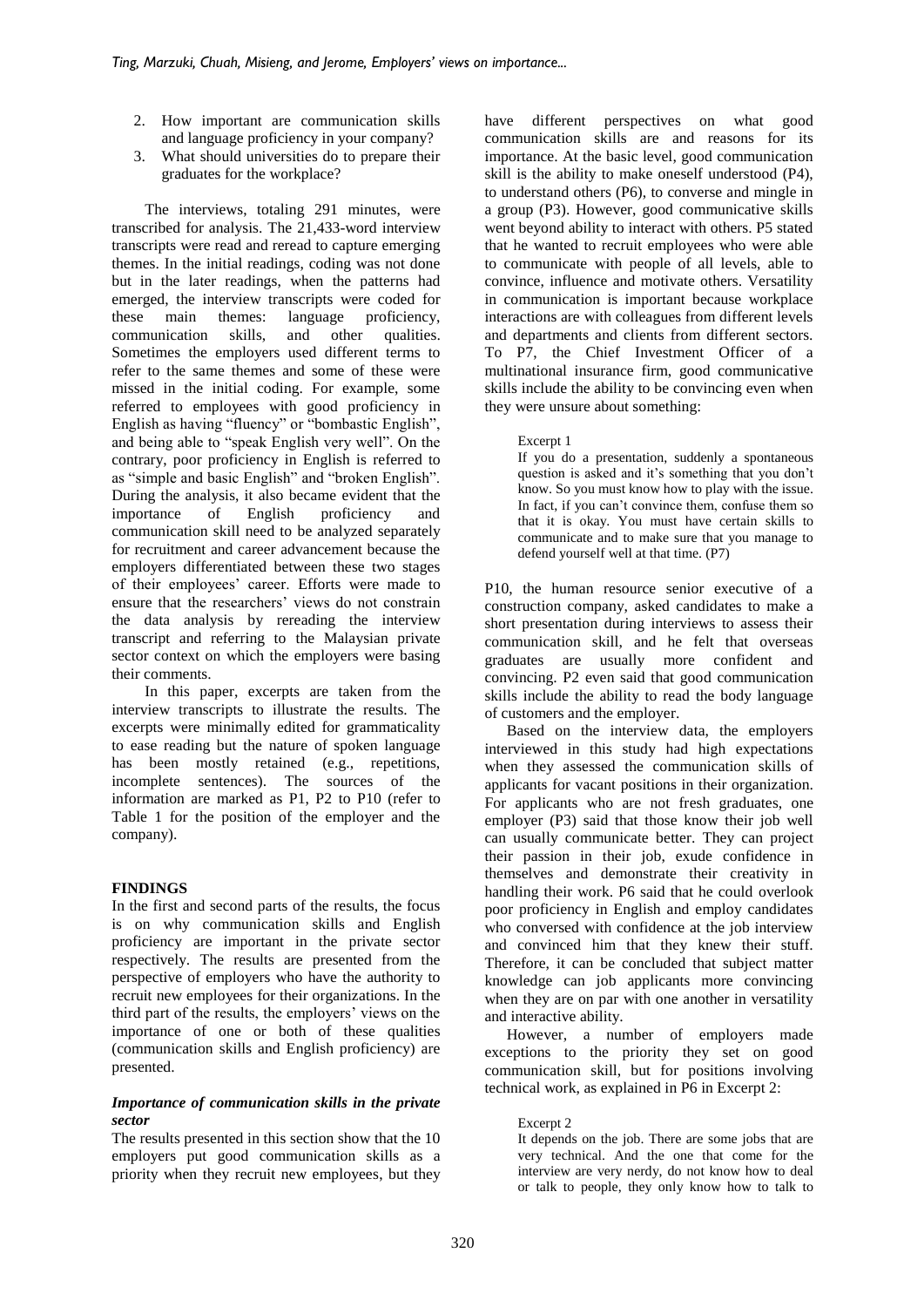wires, machines or whatsoever and with some R&D kind of job, so perhaps that one I don't care if he doesn't want to speak, … as long as he is technically sound and I will take him for the job. But those are not many. … Even so, technical jobs you still need to work with people. That's why this organization we have two career track. One is sort of management track where we have to identify our talent and one day they become leaders in an organisation. The other one is more for technical. (P6)

The salaries of those on the technical track may increase, and they may be promoted to supervisor and senior engineer positions, for example, but their promotion would not be as obvious as those who have communication skills and advance on the management track to the position of a manager. The manager will shift from technical work to managerial work involving decision-making and coordination with other departments. There are technical positions in multinational banks (P2), insurance firms (P4) and telecommunication companies (P6), particularly for graduates with engineering and information technology degrees. For technical positions, skills take priority over communication skills. As P10 put it, it is "experience first, then communication skills." Interestingly, engineers nowadays are not only expected to have technical expertise but "language and communication skills are recognized as important elements in the education of the modern engineer, including English for specific purposes" (Shinde, 2016, p. 55).

In other types of work involving teamwork, good communication skill is essential. In the animation industry, projects are usually accomplished through teamwork, and communication between the parties involved is important for project completion. As P1 explains in Excerpt 3, having an excellent skills set is not sufficient to qualify one as a team leader because the leader needs to communicate what the director or client wants to the team and the rest of the chain.

### Excerpt 3

Especially in animation its very project-based where you are doing it not just as a team but a cross, a multiple skills set is required from end to end. Someone that is doing concept art or whatever needs to be able to make sure what his vision is and carried over till the end. … As you go up to become a team leader, the higher you go up, the better communication skill you have and the better ability to understand a client's brief. What the director says they have to be able to tell. Communication skills are very important as you go up. (P1)

P2 brought home the same point by asking "if you don't have the right communication skills, how are you going to manage your staff, because we are managing about 47,000 staff?" Crosling and Ward's (2002) study on Business/Commerce undergraduates from Monash University, Australia found that graduates have difficulty in communicating with those of higher status and from other companies. In other words, they do not have the versatility to adapt their communication to the situational context and interactants.

### *Importance of English proficiency in the private sector*

Analysis of the interview data uncovered three reasons for the importance of English proficiency. Firstly, it is important for job applicants to have good English proficiency if the organisation uses English as a working language. This is particularly the case for organisations which are globallyoriented. For example, P2, the human capital business relationship executive of a bank with branches all over the world, said that English is the most important language because it is the common language used when employees from different branch offices communicate on a regional project. However, P2 conceded that local languages can be used when liaising with Malaysians, as opposed to foreign business counterparts, as shown in Excerpt 4:

# Excerpt 4

Standard English or local English, it doesn't matter sometimes. As long as the message is delivered. Depends on which level you're dealing with. Let's say you (inaudible) you do high level, we are usually dealing with external parties like from other regions, like from Cambodia, (inaudible) country, we are really looking for a standard language (inaudible). But let's say that the target group is only local, it's fine. They feel more comfortable with the local language. The main point here is how they communicate the message. (P2)

Other two employers (P5, Talent and Development Manager of an Asia-Pacific insurance firm and P6, chief human capital manager of a telecommunication firm) confirm the role of English as the lingua franca with foreign business counterparts.

On the contrary, for organizations which did not use English as the official language, the employers did not stress English proficiency when they evaluated job applicants for suitability to the job. P1 the chief executive officer of an animation company explained in Excerpt 5 that proficiency in English was not crucial because both Malay and English were used as working languages:

# Excerpt 5

In our company, it's a mixed environment where we speak English and Bahasa [Malay], two languages. Not necessarily but initially, most of the students do not understand some instruction. Then the seniors have to give, the proficiency is not there. They can communicate but they might not be able to relate their problems. (P1)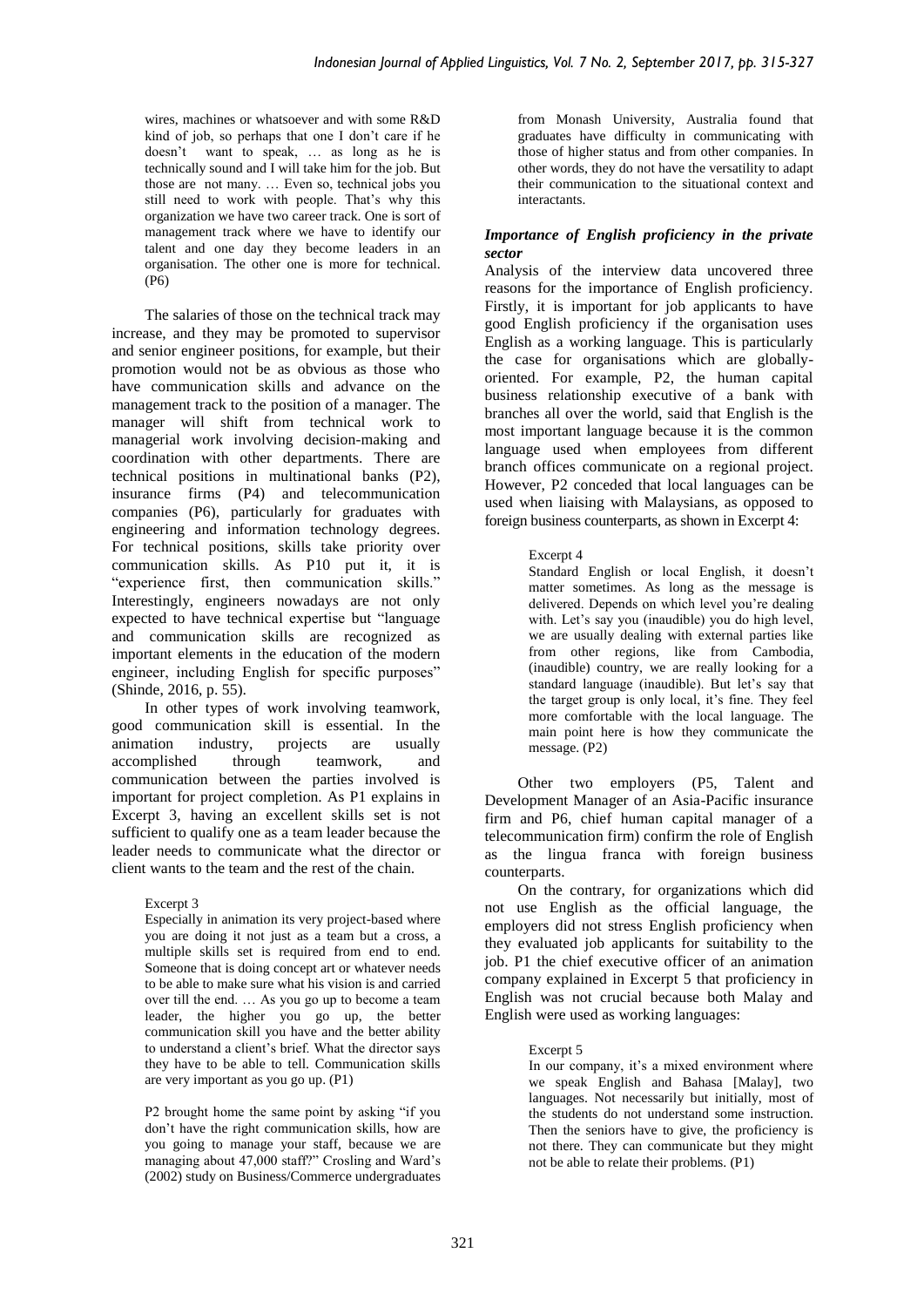P1 knew that his employees could use Malay to do their work, but he found that his new employees could not communicate well enough with the seniors and supervisors to acclimatize to their work. This affected their work performance in the early part of their employment. P9, the Chief Executive Officer of a mobile apps development company, also employed many Malays in his company and Malay was the working language. Therefore, he has employed graduates who speak "as if they have never learned English in school" but he "gives them chance to prove themselves especially if their programming skills are good."

Secondly, good English proficiency is more important for certain types of job such as marketing, customer service, bank frontline and insurance jobs. During job interviews, P4 the chief marketing officer of a Malaysian insurance firm tested the ability of shortlisted candidates to write in English by asking them to write a case study that had impact on their life. This is because from his observation, employees could not write as well as they speak. However, for other types of jobs where employees could use other languages like Malay and Mandarin with their clients and colleagues, English was needed for only specific tasks like writing emails and reports, and making oral presentations to the upper management (P5).

Thirdly, even though English proficiency may not be important at the starting point of the career, it becomes more important later in the career. The employers explained why the need for English increases with advancement in position. P5 said that they needed to write longer emails in English. P6 said that as employees are promoted, they need to use more English in board meetings and project management meetings with external parties. P4 said that it is necessary to explain technical matters in simple terms to board members who do not have the technical experience. With advancement in position, the employees come into contact with colleagues at higher hierarchical levels. More English is used at higher hierarchical levels in a semi-government organisation in Kuching, Sarawak (Ting, 2007). To sum up, English proficiency is important when the organisations are globally-oriented, and uses English as their working language, and fresh graduates seeking employment in these organisations are expected to have good English proficiency. Based on what the employers said in the interviews, a good mastery of English is needed to advance in the career.

### *Communication skills and English proficiency: Which is more important?*

The analysis of the interview results revealed that the employers considered language proficiency and communication skills as different qualities in that one who has a good command of English does not unnecessarily know how to communicate well, as illustrated by P5's comment in Excerpt 6:

#### Excerpt 6

Yes, you can speak and yes, you are a fluent user of a language but however, when you're put in a situation when you may need to get your ideas across, you may need to convince, influence, motivate someone, it can be a different ball game all together. (P5)

To P2, someone with a good command of English may use bombastic vocabulary but is unable to accomplish a task due to lack of audience awareness:

### Excerpt 7

English is a very unique language where you can use rich vocabulary with the right vocabulary to the right person. But with someone who seldom uses English, but you use very bombastic vocabulary with them, they won't understand. The task cannot be performed. (P2)

P4 expressed the same view as P2 but P4 acknowledged that broken English can cause a communication breakdown, as shown in Excerpt 8:

### Excerpt 8

You can be speaking in not very proper English. Unless you are speaking in broken English [then people do not understand you]. But if you speak with a very clear tone, clear manner, people will understand you. Now that is communication. So language proficiency, can you be a very, what do you call it, a proficient English speaker, proficient Malay speaker but you may speak in a way that people don't understand, then that is not communication. (P4)

To these employers, good communication skill is more than fluency, and they have repeatedly said that one with a good mastery of English cannot be presumed to have good communicative skills. However, P3 and P4 were of the view that some level of language proficiency is needed for good communication to take place. P3 said, "I can say if they do not have good command in English, it will affect their communication." P8, the Chief Executive Officer of an oil and gas company, said that language proficiency is needed to communicate well. In other words, below the threshold level which has not been established, language proficiency and communication skill are linked but beyond the threshold, there is no relationship between the two.

As one employer (P6) said, new employees can improve in their English within a year if they work in an environment where English is extensively used, like in multinational corporations:

#### Excerpt 9

Let me tell you, their [some candidates who were interviewed] English is atrocious but they are very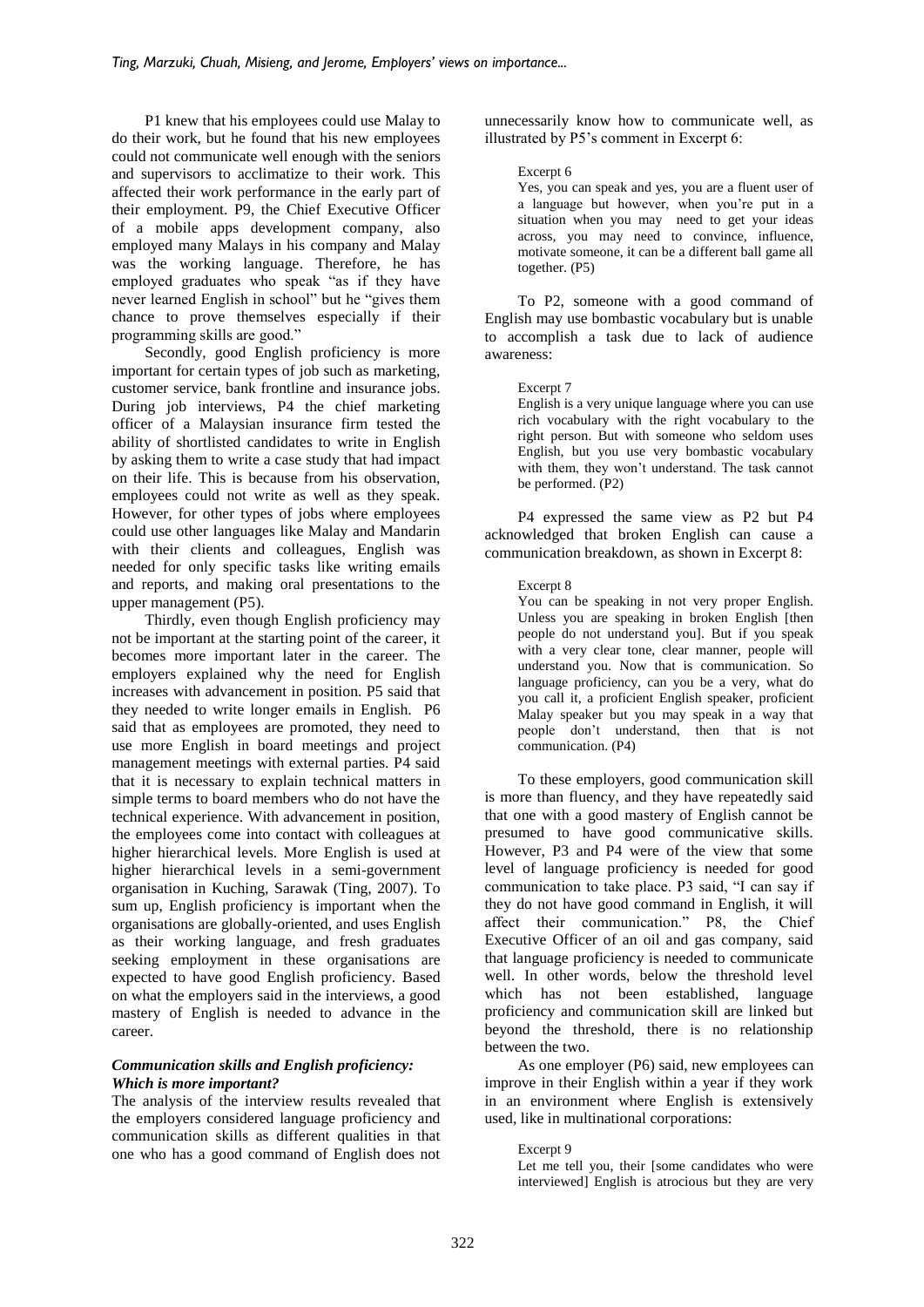confident. They don't care about their grammar, tenses or whatever, as long as they get their message through. So as an interviewer, so I'd be looking at okay, this bloke has confidence, he wants to be able to converse, and they get by, at least from an interviewer's standpoint. I need an engineer, for example, I don't need this guy to speak Queen's English. As long as he understands the technical data, understands technical instructions, I'm okay. They may speak half past six or broken English whatever but enough for the interviewer to understand and okay, this guy knows his stuff, he can come on board. Once we take this guy or this girl on board, they confidently go about their day to day affairs, and after a while within a year because of the environment in multinationals, they speak in English and improve tremendously. (P6)

P6 is the chief human capital officer of a telecommunication company in Malaysia where English is the working language. Yet he is able to look beyond their poor command of the language as long as the candidates can demonstrate good communication skills during the interview.

What can be surmised from the varying viewpoints of the 10 employers is that communication skills and English proficiency are different qualities but they are related to each other. Some level of proficiency in English is a prerequisite for communication skills to develop and therefore, it is not possible for employees to have good communication skills in English if they do not have certain threshold level of English proficiency. However, having a good mastery of English does

not guarantee that the employee can communicate well because employees may not be versatile enough to adapt their communication to the situational context and interactants and, in the process, fail to exude confidence and demonstrate competency in the subject matter. The employers also believed that communication skills can develop with experience in the job. Kumar (2016), in writing about English and graduate employability in India, also brought up the situation of graduates who have English competency but lack communication skills; thereby, reinforcing the employers' observations that English proficiency does not automatically result in good communication skills.

During the interviews, the employers were asked to state which was more important to them. Table 2 presents a summary of their stance. Their position on this question was analysed based on their answers to the two interview questions: "How important are communication skills and language proficiency in your company?" and "What should universities do to prepare their graduates for the workplace?" The reasons given in Table 2 are not the exact words used the employers because it would be too lengthy but the summary of the supporting reasons for the stance retains the meanings. Figure 2 shows an adaptation of Schramm's (1954) model of communication which takes into account distinctive but interlinked elements of communication skills and language proficiency.

Table 2. Employers' stance on whether communication skills or English proficiency was more important

| <b>Employer</b> | <b>Stance</b>        | <b>Supporting reasons</b>                                                       |
|-----------------|----------------------|---------------------------------------------------------------------------------|
| P1              | Communication skills | Other languages can be used to communicate if the employees do not have the     |
|                 |                      | English proficiency                                                             |
| P <sub>2</sub>  | <b>B</b> oth         | Both are important, depending on type of job and organisational level           |
| P <sub>3</sub>  | English proficiency  | English proficiency determines ability to communicate                           |
| <b>P4</b>       | English proficiency  | In Malaysia, the business language is still English                             |
| P <sub>5</sub>  | Communication skills | Graduates have learnt English for many years in school and university, and      |
|                 |                      | are still not proficient. He does not expect graduates to be proficient in      |
|                 |                      | English.                                                                        |
| <b>P6</b>       | Communication skills | He would employ a candidate whose English is atrocious but is confident         |
|                 |                      | when communicating                                                              |
| P7              | Communication skills | His company needs employees who is book smart and can defend themselves         |
|                 |                      | when communicating                                                              |
| P8              | English proficiency  | No language proficiency equals limited communication abilities                  |
| P <sub>9</sub>  | Communication skills | Priority is given to core skills and communicative ability rather than language |
|                 |                      | ability.                                                                        |
| P <sub>10</sub> | Communication skills | Priority is given to skills and knowledge and he has recruited engineers who    |
|                 |                      | cannot speak English well.                                                      |

Table 2 shows that out of 10 employers, six accorded more importance to communication skills, three felt that English proficiency is more important, and one insisted on the equal importance of both. For the three who believed in the importance of English proficiency, it is mainly because English is the business language (P4) and is necessary for any communication to take place in English (P3 and P8). For employers who believed in the importance of

communication skills, there were two categories. The first category comprised those who have given up on recruiting Malaysian graduates with good English proficiency as other languages can be used in the multilingual workplace (P1 and P5). The second category comprised those who believed that communicative ability, core skills and knowledge were far more important than English proficiency (P6, P7, P9, P10). In sum, more employers stressed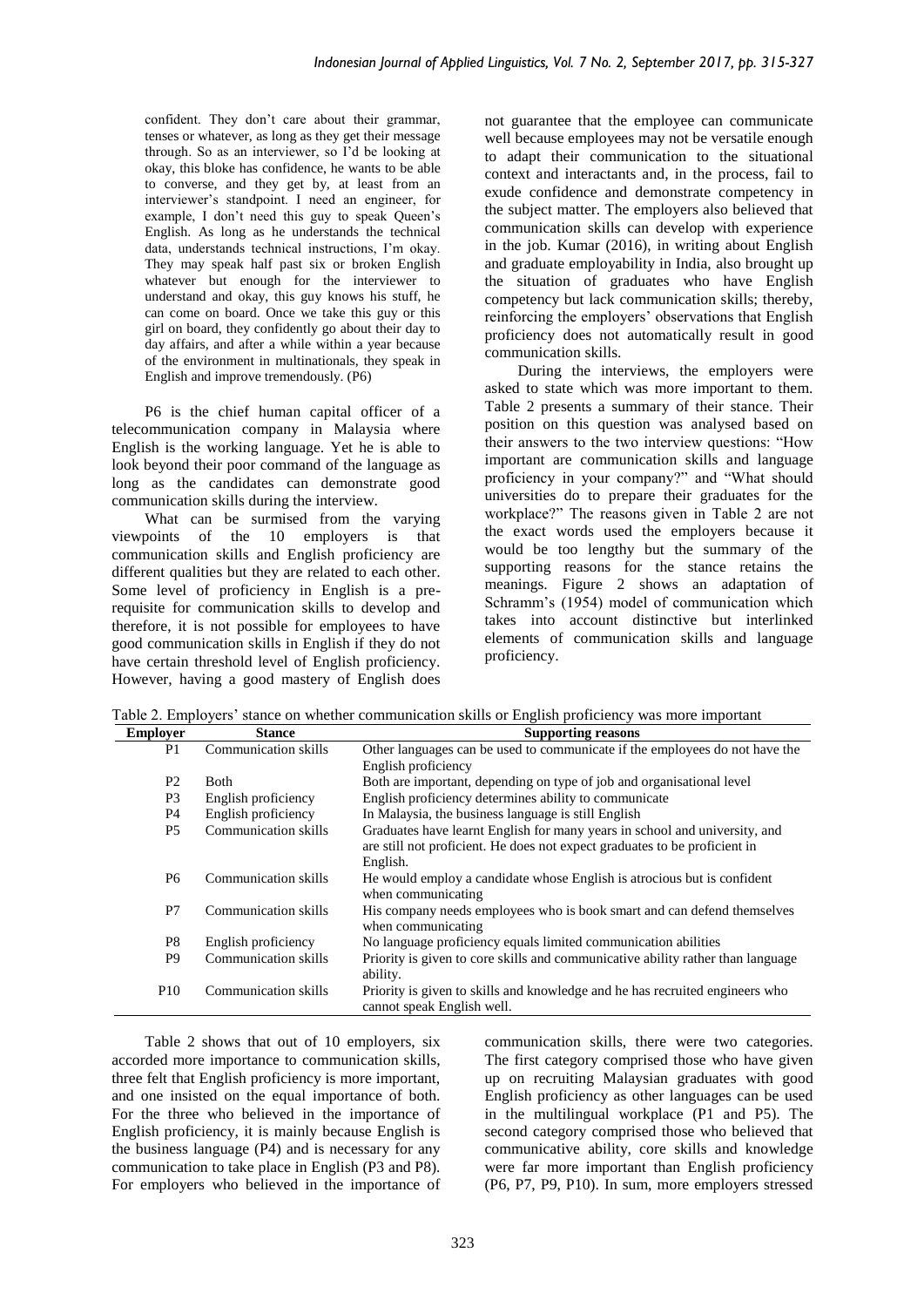the importance of good communication skill but fewer put the emphasis on English proficiency – unlike the media which highlights university graduates' poor mastery of English in Malaysia (e.g. Aruna, 2011; Singh & Singh, 2008; Teoh, 2011; Yasin et al., 2010).

The graduate employability situation in India is similar to Malaysia, where less than 25% of graduates succeed in finding jobs, and inadequate English proficiency and communication skills is also an issue (Pooja, 2013). Even in English-speaking countries, there is a mantra "globalisation means businesses need languages" (Canning, 2009), and in

their case it is foreign language skills which are considered an asset for graduates to have. In the United Kingdom, the debate is on whether foreign language skills increase employability of graduates. Canning (2009) argues that language competence is only one of the outcomes of a modern language degree and the graduates learn other skills that increase their employability such as intercultural competence, critical thinking and self-motivation. Figure 2 describes a model of communication to reflect the perspective of employers in the Malaysian private sector.



Figure 2. Adaptation of Schramm's (1954) model of communication to reflect the perspective of employers in the Malaysian private sector

# **DISCUSSION**

The study on employers' perspective of the influence of language proficiency and communication skill on graduate employability yielded three key findings. First, the employers' notion of the relationship between language proficiency and communication skill is close to constructs defined by researchers who believe that the goal of language learning is interactional competence and not merely proficiency (e.g., Byrnes, 1984; Kramsch, 1986; Young, 2013). The employers viewed language proficiency and communication skill as different elements but acknowledged that an extremely poor command of the language would impede communication. Their actions backed up their beliefs on the distinctiveness of the two elements because in their years of recruiting new employees for their company, they had shortlisted candidates with average grades in English for interviews to give them the opportunity to prove themselves. In their experience, there were

some candidates with "broken English" and "atrocious English" who could communicate confidently, and they were employed.

Secondly, good communication skill is more important than proficiency for graduate employability. The employers' observation of the graduates' poor communication skill concurs with the results of studies in Malaysia (Yasin et al., 2010) and the United Kingdom (Graduate Prospects, November 2011). The employers also felt that communication is a top skill, similar to the findings of studies conducted in Malaysia (Singh & Singh, 2008), Thailand (Pattanaoichet & Chinokul, 2011), Australia (Crebert et al., 2004) and the United States (DuPre & Williams, 2011). At the interview stage, good communication skill allows university graduates to stand out compared to other candidates competing for the vacancy. The communication skill examined in the present study and focused on by these researchers is oral communication, and findings of other studies concur on speaking being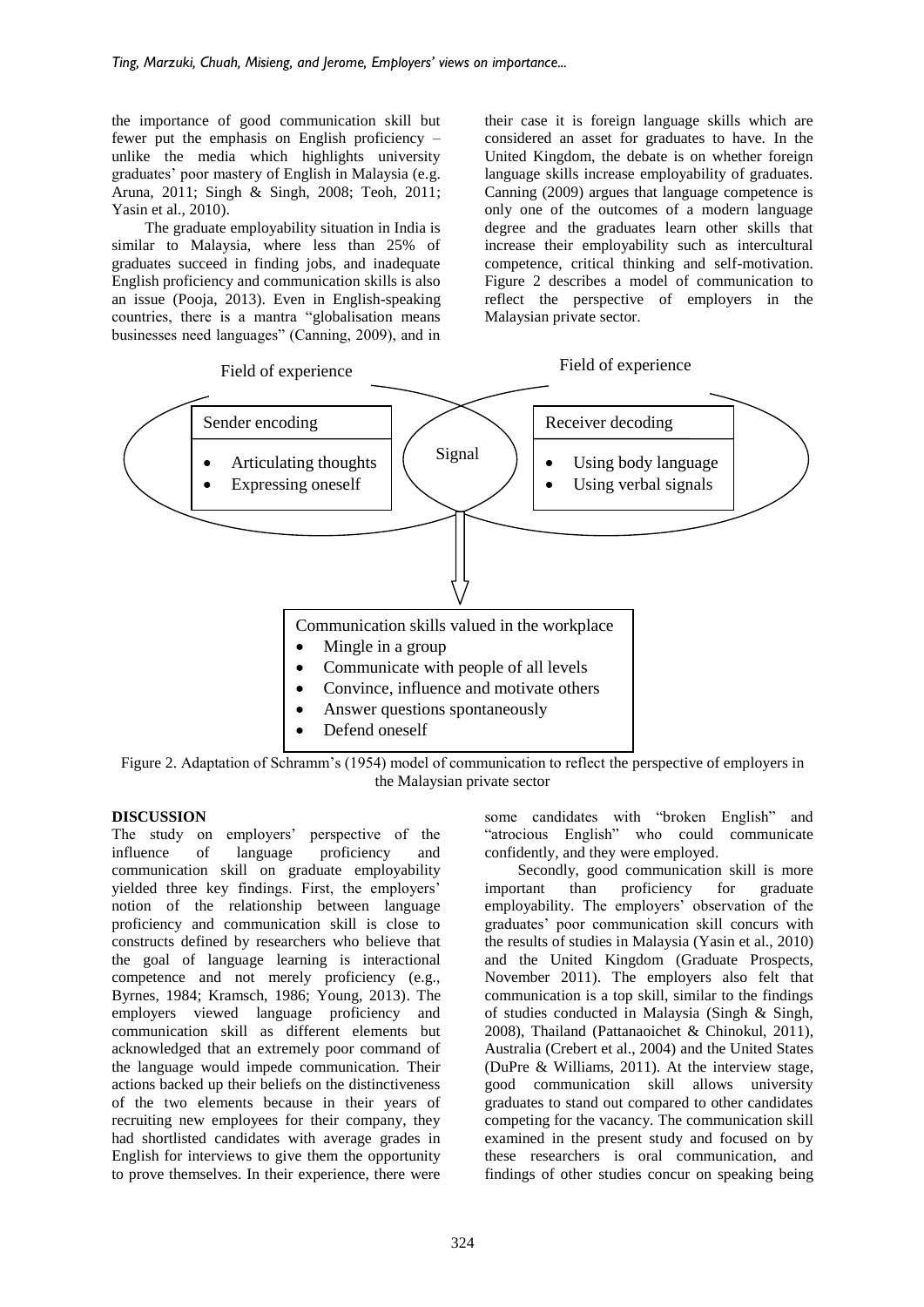an important skill for engineering graduates in India (Ganesan & Angeline, 2017) and Iran (Rezaee & Kazempourian, 2017).

However, the study also revealed that a good mastery of English is exceedingly important for jobs involving customer service, frontline service and marketing, and in globally-positioned companies. In these contexts, poor English proficiency may compromise the ability to communicate effectively. English is particularly important for the engineering profession (Shivakumar & Sharma, 2017). There are a number of recent studies which reiterate the importance of English proficiency to get employed and advance in the career. Based on their study in Bahrain, Thomas et al. (2016) concluded that university students need to be taught English for communication purposes that covers both specialized discourse fields and broader generic employability skills and competencies. Similarly, Fan, Fei, Schriever, and Fan's (2017) interviews with foreign shipowners and Chinese crewing agents revealed that English communicative competence increases employability of Chinese seafarers on ships owned by international maritime companies.

This leads to the third point, which is although good communication skill and English proficiency are desirable, these cannot compensate for good work performance once the graduates have been employed. A number of studies have shown the importance of communication skill for career advancement in Malaysia (Lie, Pang, & Mansur, 2009) and Australia (Crosling & Ward, 2002; Riemer, 2002). When both language proficiency and communication skill are lacking, like the Canadian medical graduates in Hall, Keely, Dojeiji, Byszewki, and Marks' study (2004), their work performance and self-esteem are affected. In the present study, good communication skill cannot compensate for work commitment, good attitude and technical skills for career advancement. Kubota's (2013) study on employees in six manufacturing companies in Japan and their subsidiaries in China also showed that "linguistic competency did not override professional competence" (p. 15). A functional conclusion that can be drawn from the study is for graduates to enter the workplace with both high levels of English mastery and communication skill.

# **CONCLUSIONS**

The present study has shown that language proficiency and communication skill cannot be conceptualized as equivalent elements because the scope of skills is clearly different, even to employers who are not researchers in the field. Therefore, studies on graduate employability should examine them as separate factors. However, what is more crucial from this study is the threshold level of English proficiency which is needed for developing good communication skills. This is an area of further investigation which can bring about a better understanding of what students need to learn in order to be able to use the language for relevant communicative purposes in the workplace.

The findings of this study suggest that it is important for universities to put programs in place to ensure that their students develop English proficiency and good communication skill. For students to learn to speak English with confidence, the use of English should not only be confined to language classes but extended to other subjects. The use of English across the curriculum is important to provide an English-speaking environment for Malaysian university graduates who are more used to speaking their ethnic languages among themselves (e.g., Malay, Mandarin). Group and project work provides the context for students to develop communication skills, and is already used extensively in universities to allow students to develop leadership and teamwork skills.

However, lecturers can play a role to identify their students' strengths in speaking or writing and encourage them to develop these skills in their group work. This is applicable to students who are generally weak in their language, and who need to work at improving both their language and communication skill. As a direct preparation for the workplace, the group and project work should reflect tasks performed during employment to give them the hands-on experience and avenue to apply the theories learnt. With these kinds of adjustments in university learning structures, it is hoped that university graduates will be better prepared for the workplace, thereby increasing their employability.

### **REFERENCES**

- Abdulla, A. M., Naser, K., & Saeid, M. (2014). Employability factors of business graduates in Kuwait: Evidence from an emerging country. *International Journal of Business and Management*, *9*(10), 49-61.
- Aruna, P. (2011, Sept 29). Potential employers see better grasp of English, but youths lack confidence. *The Star Online*. Retrieved December 2, 2011, from [http://thestar.com.my/news/story.asp?file=/201](http://thestar.com.my/news/story.asp?file=/2011/9/19/nation/9527254&sec=nation) [1/9/19/nation/9527254&sec=nation](http://thestar.com.my/news/story.asp?file=/2011/9/19/nation/9527254&sec=nation)
- Byrnes H. (1984). Communicative competence, functions/notions: Implications for and from a proficiency orientation. *Unterrichtspraxis*, *17*, 194-206.
- Canning, J. (2009). A skill or a discipline? An examination of employability and the study of modern foreign languages. *Journal of Employability and the Humanities*, *3*, 1-12. [http://eprints.soton.ac.uk/50392/1/JCanningArt](http://eprints.soton.ac.uk/50392/1/JCanningArticle.pdf) [icle.pdf](http://eprints.soton.ac.uk/50392/1/JCanningArticle.pdf)
- Cheong, K. C., Hill, C., Fernandez-Chung, R., & Leong, Y. C. (2016). Employing the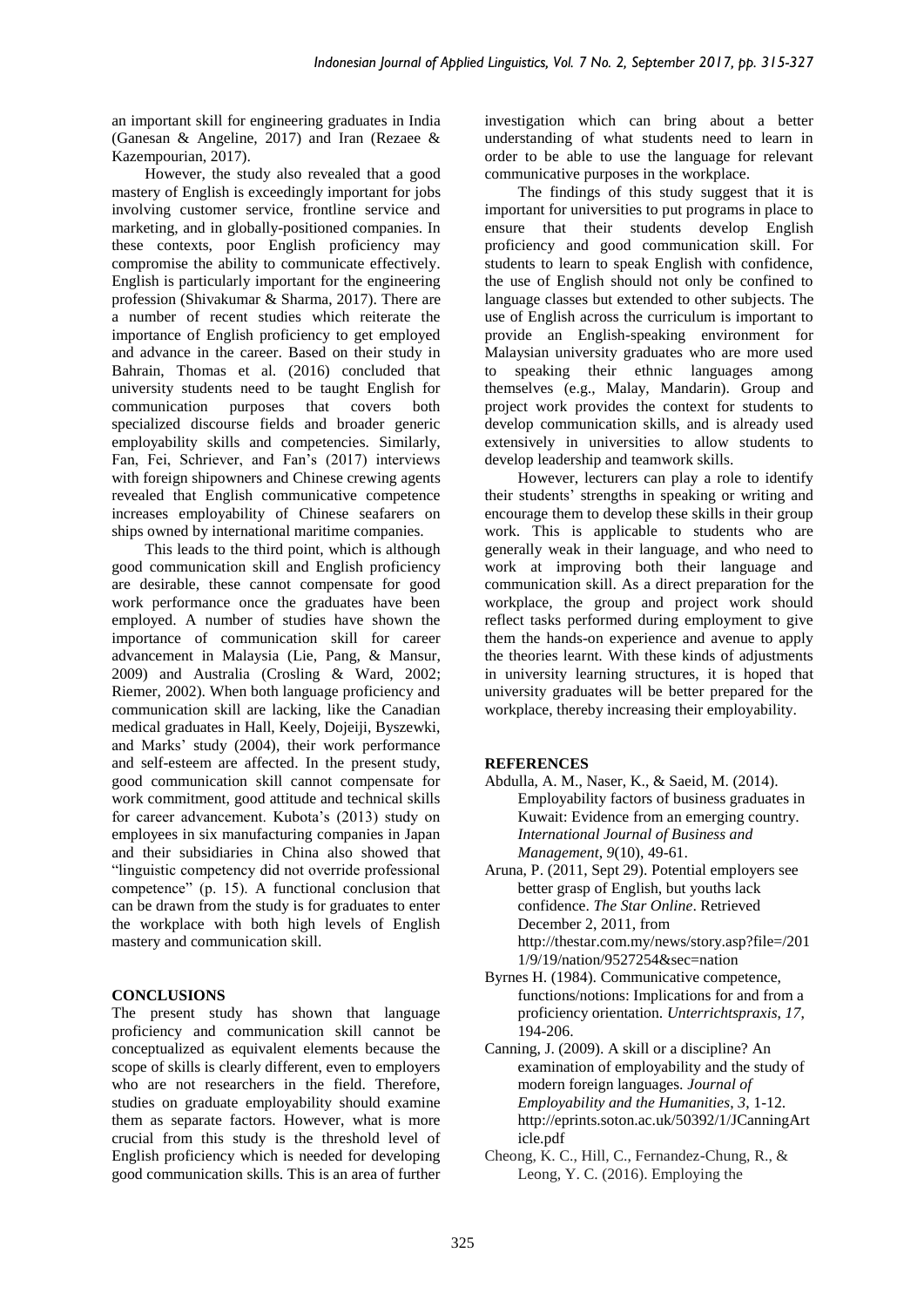'unemployable': Employer perceptions of Malaysian graduates. *Studies in Higher Education*, 41(12), 2253-2270.

Crebert, G., Bates, M., Bell, B., Patrick, C., & Cragnolini, V. (2004). Developing generic skills at university, during work placement and in employment: graduates' perceptions. *Higher Education Research and Development*, *23*(2), 147-165.

- Croft, R. S. (2004). *Communication theory*. La Grande, OR: Eastern Oregon University Press.,
- Crosling, G., & Ward, I. (2002). Oral communication: The workplace needs and uses of business graduate employees. *English for Specific Purposes*, *21*(1), 41-57.

DuPre, C., & Williams, K. (2011). Undergraduates' perceptions of employer expectations. *Journal of Career and Technical Education, 26*(1), 8- 19.

- Fan, L., Fei, J., Schriever, U., & Fan, S. (2017). The communicative competence of Chinese seafarers and their employability in the international maritime labour market. *Marine Policy, 83,* 137-145.
- Finch, D. J., Hamilton, L. K., Baldwin, R., & Zehner, M. (2013). An exploratory study of factors affecting undergraduate employability. *Education+ Training*, *55*(7), 681-704.

Fleisher, B. M., Li, H., & Li, B. (2015). *Language skills are critical for workers' human capital transferability among labor markets.* Policy brief, LLLight Europe Research Consortium. http://www.lllightineurope.com/fileadmin/lllig htineurope/download/LLLight\_Language\_Skill s\_and\_Human\_Capital\_Transferability\_policy brief\_C5\_20150922.pdf

Ganesan, R., & Angeline, J. A. (2017). The significance of English language proficiency & soft skills for the workplace readiness of Engineering students: A study. *Asian Journal of Research in Social Sciences and Humanities, 7(*1), 416-430.

Graduate Prospects (2011). *Graduates lack language skills*. Retrieved December 1, 2011, from

http://www.prospects.ac.uk/latest\_news\_gradu ates\_lack\_language\_skills.htm.

Hall, P., Keely, E., Dojeiji, S., Byszewski, A., & Marks, M. (2004). Communication skills, cultural challenges and individual support: Challenges of international medical graduates in a Canadian healthcare environment. *Medical Teacher, 26*(2), 120–125.

Jayasingam, S., Fujiwara, Y., & Thurasamy, R. (2016). 'I am competent so I can be choosy': choosiness and its implication on graduate employability. *Studies in Higher Education*, 1- 16.

JobStreet.com (2015). "We did not ask for too much slary" says fresh graduates." Accessed January

25, 2016, from

http://www.jobstreet.com.my/aboutus/did-notask-for-too-much-salary-freshgrad.htm

- Kermode, M. (2017). *Excellent communication skills: What does it really mean?* Accessed August 25, 2017, from http://www.careerfaqs.com.au/news/news-andviews/excellent-communication-skills-whatdoes-it-really-mean
- Kramsch C. (1986). From language proficiency to interactional competence. *The Modern Language Journal, 70*(4), 366-372.

Kubota, R. (2013). "Language is only a tool": Japanese expatriates working in China and implications for language teaching. *Multilingual Education, 3*(4), 1-20.

Kumar, M. S. (2016). English – A language that amplify the horizons of employability. *Journal of English Language and Literature, 3*(1), 274- 277.

Lie, K. Y., Pang, V., & Mansur, F. (2009). Employer perceptions on graduate literacies in higher education in relation to the workplace. *English for Specific Purposes World.* Retrieved from http://www. esp-world. info/Articles\_20/DOC/Koo\_vp\_employer\_Jour nal18Oct09.

- Lowden, K., Hall, S., Elliot, D., & Lewin, J. (2011). *Employers' perceptions of the employability skills of new graduates.* London: Edge Foundation.
- Lowe, P. (1983). The ILR oral interview: Origins, applications, pitfalls and implications. *Unterrichtspraxis, 16*, 230-244.

Marzuki, E., Ting, S. H., Jerome, C., Chuah, K. M., & Misieng, J. (2013). Congruence between language proficiency and communicative abilities. *Procedia-Social and Behavioral Sciences*, *97*, 448-453.

- Pandey, M., & Pandey, P. (2014). Better English for better employment opportunities. *International Journal of Multidisciplinary Approach and Studies*, *1*(4), 93-100.
- Pattanapichet, F., & Chinokul, S. (2011). Competencies needed in oral communication in English among Thai undergraduate public relations students: A substantial gap between expectations and reality. *RELC Journal*, *42*(2), 187–202.

Pooja, B. (2013). English for employability: A challenge for ELT faculty. *Research Journal of English Language and Literature, 1*(3), 350- 353. [http://www.rjelal.com/RJELAL%20VOL.1.ISS](http://www.rjelal.com/RJELAL%20VOL.1.ISSUE.3/B%20POOJA%20350-353.pdf)

[UE.3/B%20POOJA%20350-353.pdf](http://www.rjelal.com/RJELAL%20VOL.1.ISSUE.3/B%20POOJA%20350-353.pdf) Poon, J. (2016). An investigation of characteristics affecting employment outcomes and patterns of real estate graduates. *Property Management*, *34*(3), 180-198.

http://dx.doi.org/10.1108/PM-05-2015-0024